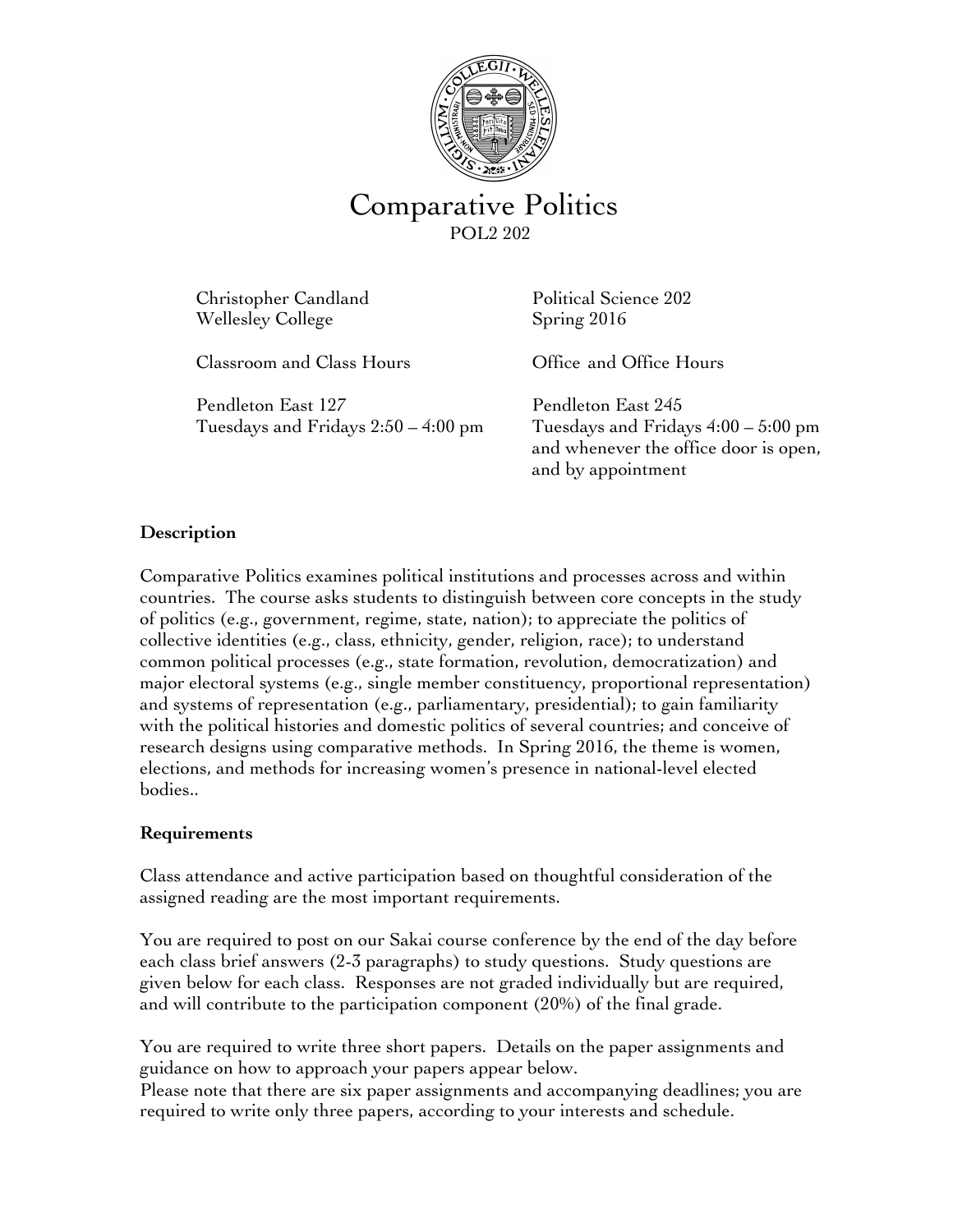There is an end of term examination. It is designed not to identify grades or graduations but to ensure that every student knows the core concepts and can address core questions. Thus, everyone student could and should get full marks. The concepts to be identified and the questions to be answered will be distributed in advance.

#### **Authorship**

The writing that you submit under your name must be your original work. I encourage you to seek others' assistance with your ideas and writing. You are permitted to ask others to read drafts of your work and to make suggestions related to content and grammar and style. But you are not permitted to allow others to edit your work for you.

#### **Plagiarism**

Ideas, and the words that are used to express them, are authored. Ideas and words exist because of someone's effort. Representing another's ideas or words as your own even if those ideas and words are not published and even if you are only paraphrasing rather than quoting, is a kind of theft. Carefully citing all sources of ideas and words in your writing protects you from plagiarism. Carefully citing all sources of ideas and words in your writing also impresses your reader with the research and authority that you bring to your subject.

#### **Grades**

Each of the three papers is worth 20% of the final grade. The quality of class participation throughout the semester, including responses to study questions, is worth 20% of the final grade. The end of term examination is worth 20%.

#### **Credit**

Successful completion of this course provides one unit of credit toward any of the three International Relations majors or toward the Political Science major. Some programs, such as the Latin America Studies and South Asia Studies, may allow you to count this course instead toward the major or minor in that program. If you would like to arrange for this course to count for a major other than International Relations or Political Science, please let me know within the first two weeks of the semester so that we can make arrangements with those programs.

#### **Resources**

All reading is available electronically on our Sakai course conference or through links on the electronic version of the syllabus (found on our Sakai course conference).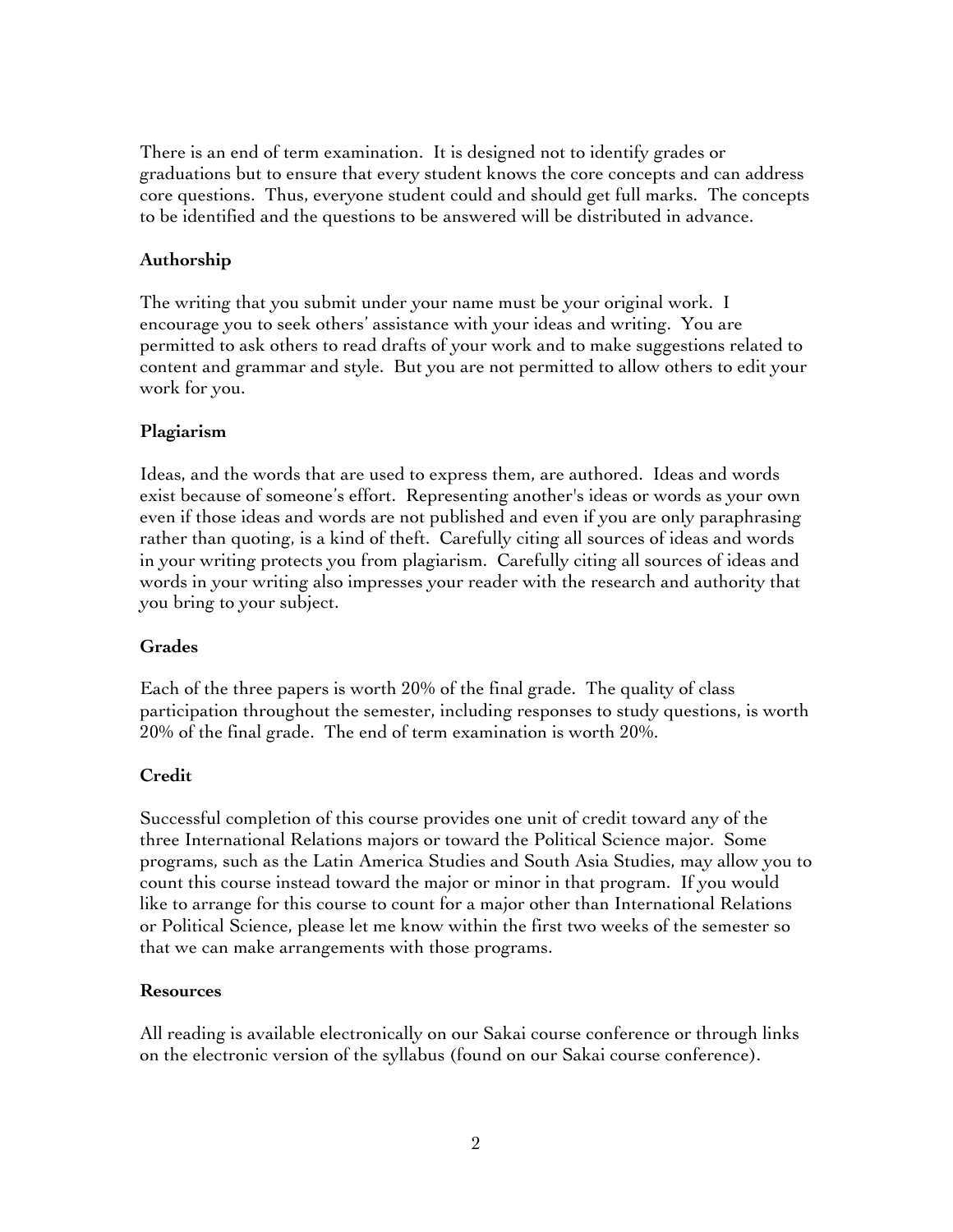Please note that the length and the difficulty of readings are not the same for every class. I have given page numbers below so that you can judge when you need to devote more time to a class' assigned reading.

An excellent resource for the most significant concepts, institutions, events, and issues related to Comparative Politics is Joel Krieger, ed., *The Oxford Companion to Comparative Politics* (Oxford: Oxford University Press, 2013).

The **BBC** website has excellent country profiles. These include an "overview, facts, leadership, media" (which has links to major English language newspapers) and a "timeline"). For the "country profiles" one must select a region and then scroll to the bottom.

The World Economic Forum's *Global Gender Gap Report 2014* (available in the Sakai conference) provides national data related to gaps in economic opportunity, educational attainment, health, and political empowerment of males and females.

# **Laptop Computers**

I would like you to be focused on the class conversation. Therefore, I would like you to refrain from using laptop computers or other electronic devices during class.

# **Disabilities**

I encourage students who might be eligible for disability-related accommodations to consult with James Wice, Director of Disability Services  $(x2434)$ , within the first two weeks of the semester.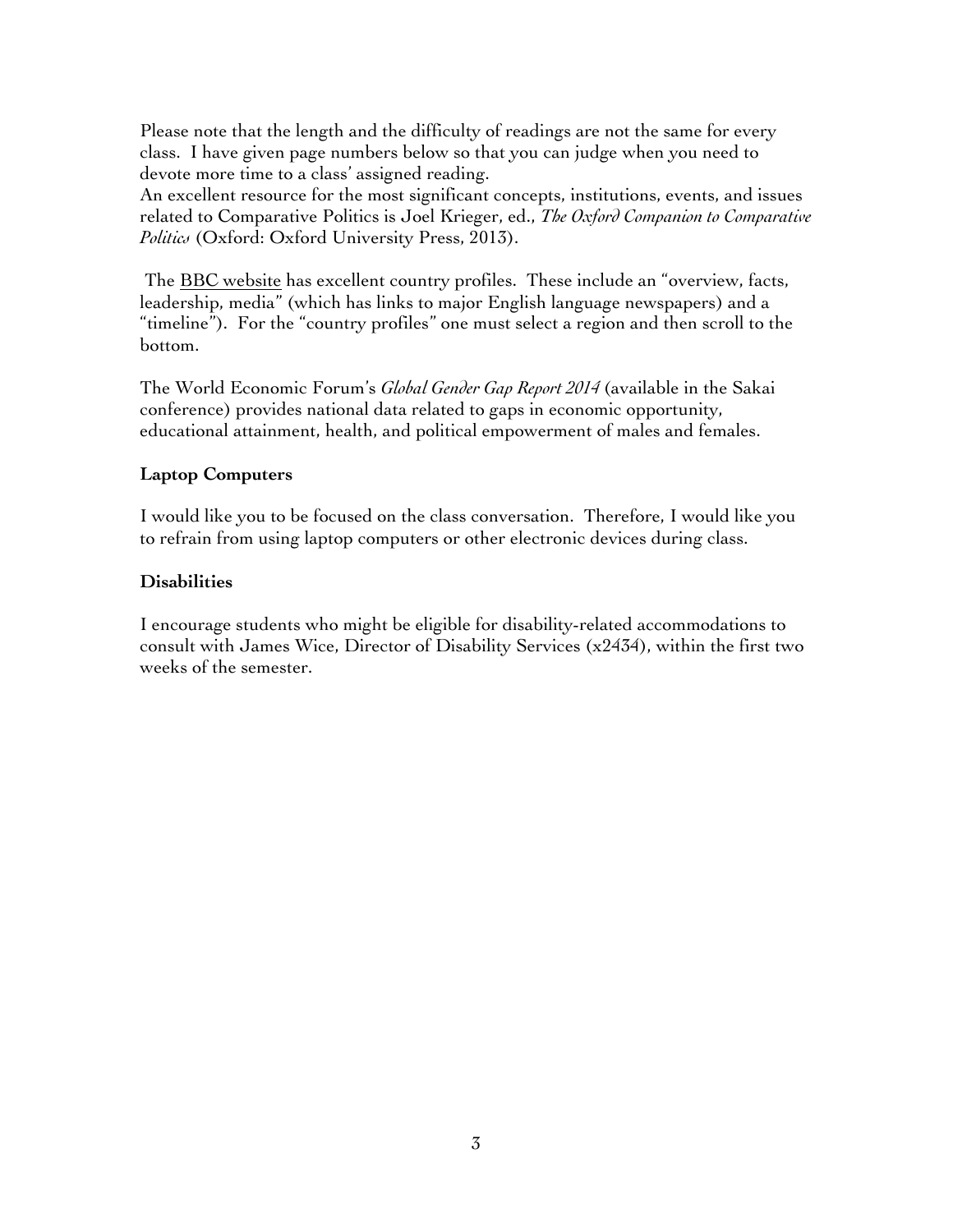#### **Class Schedule**

Tuesday, January 26 **1. Course Overview and Introductions**

Friday, January 29 **2. Course Overview and Introductions**

#### **1. Comparative Insights on Female Mortality and Violence against Women**

Tuesday, February 2

## **3. Missing Women: Comparative Insights from China and India**

- Dreze and Sen, "Gender Inequality and Missing Women" (Dreze and Sen 1999: 104-107)
- Sen, "Missing Women Revisited: Reduction in Female Mortality has been Counterbalanced by Sex Selective Abortions" (Sen 2003: 1297-1298)

Bharati et al, "Is Son Preference Pervasive in India?" (Bharati et al 2011: 291-298)

Study Question: How does Sen and Bharati *et al* use comparison to advance their arguments?

# Friday, February 5 **4. Violence Against Women: Comparative Insights from Mexico and Pakistan**

Bovarnick, "Universal Human Rights and Non-Western Normative Systems: A Comparative Analysis of Violence against Women in Mexico and Pakistan" (Bovarnick 2007: 59-74)

Study Question: Are human rights claims sufficiently attentive to cultural difference to be useful in preventing violence against women?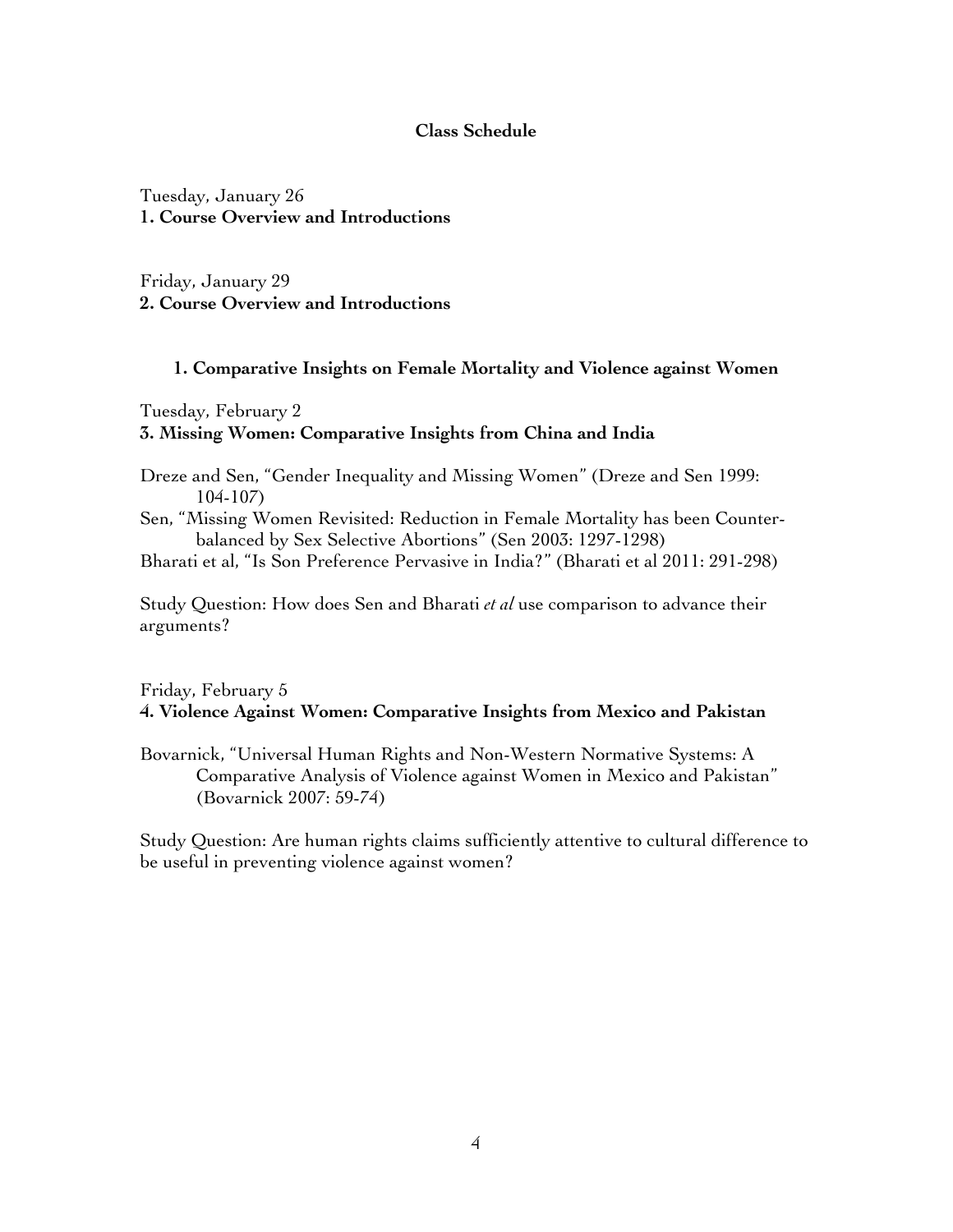#### **2. Comparative Methods in a Complex World**

Tuesday, February 9 **5. Fieldwork in Cross-Cultural Settings (1)**

Nussbaum, "The Study of Non-Western Cultures" (Nussbaum 1997: 113-147)

Study Question: How, in your opinion, can cross-cultural researchers ensure that their findings do not advance their own cultural biases?

## Friday, February 12 **6. Fieldwork in Cross-Cultural Settings (2)**

Schenk, "Navigating an Inconvenient Difference in Antagonistic Contexts: Doing Fieldwork in Aceh, Indonesia" (Schenk 2013: 342-356) King, "The Decline of International Studies" (King 2015: 88-98)

Study Question: How do you evaluate the suggestion that the involvement of "a cosmopolitan intermediary" can be used to overcome antagonism and hostility in crosscultural settings?

# Tuesday, February 16 **7. The Political Origins of Comparative Politics**

Chilcote, "Ideology and Issues of Comparative Politics" (Chilcote 1981: 29-53)

Study Question: In what ways did U.S. foreign policy influence the methods and priorities of Comparative Politics?

## Friday, February 19 **8. Schools of Comparative Politics**

Laitin and Zhang, "Political Culture" (Laitin and Zhang 2013: 223-227) Smith, "Political Development" (Smith 2013: 227-229) Gourevitch, "Political Economy" (Gourevitch 2013: 230-234) Green, "Rational Choice" (Green 2013: 304-306)

Study Question: What are the defining features of the Political Culture, the Political Development, the Political Economy, and the Rational Choice approaches?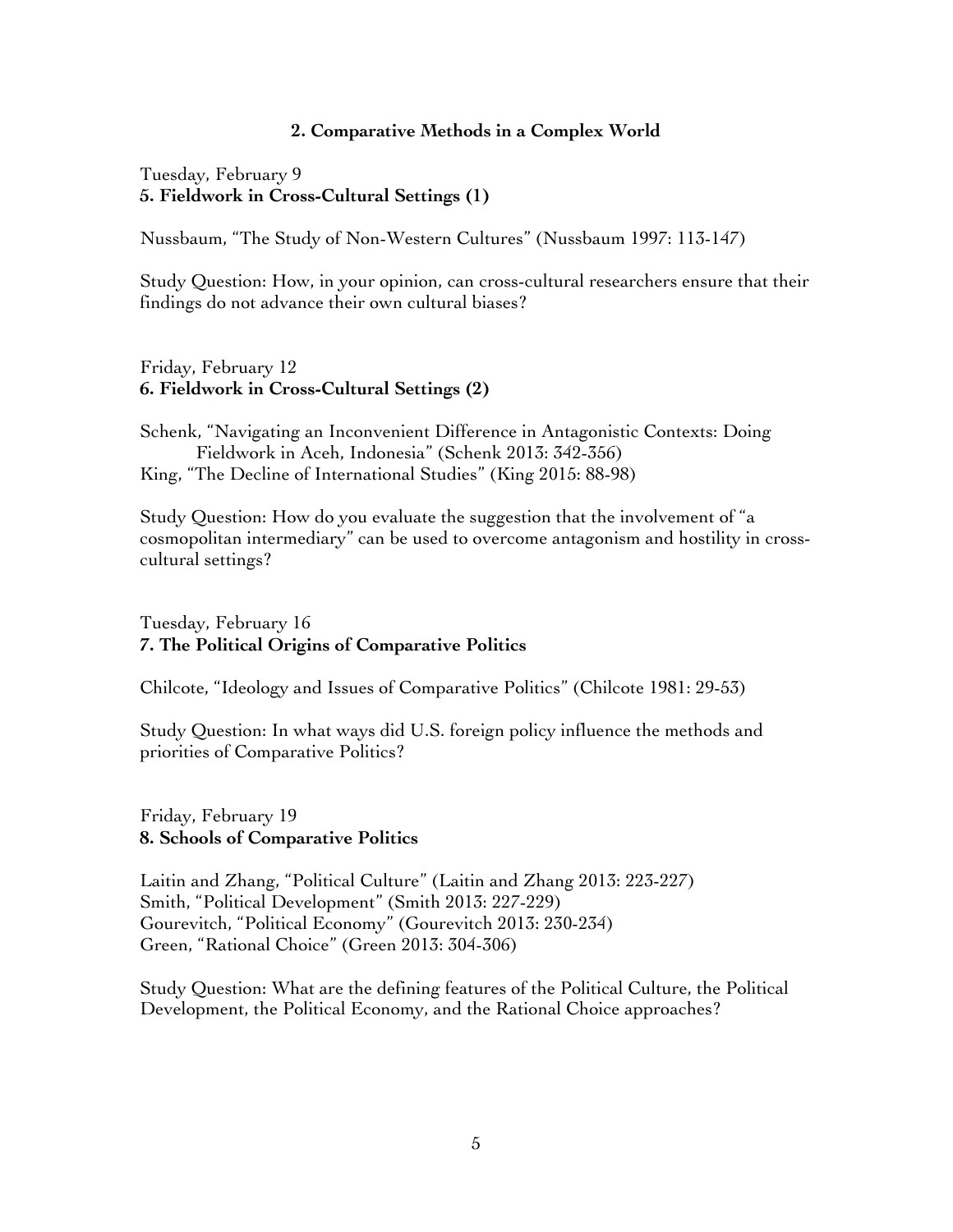# Tuesday, February 23 **9. Comparative Methods**

Shekerjian, "A Shift in the Scenery" (Shekerjian 1990: 115-128) Ragin, "The Distinctiveness of Comparative Social Science" (Ragin 1987: 1-18)

Study Questions: Why can life in an unfamiliar place lead to insights about one's own place and life? Why do you agree or disagree with Swanson's claim (quoted in Ragin 1989: 1) that "thinking without comparison is unthinkable"?

Friday, February 26 **10. Comparative Methods: Case-Oriented Approaches**

Ragin, "Case-Oriented Comparative Methods" (Ragin 1987: 34-52) Farmer, "On Suffering and Structural Violence" (Farmer 2003: 29-50)

Study Questions: Why is Farmer's argument about suffering best advanced using caseoriented comparative studies? What does Farmer mean when he writes that Acéphie's and Chouchou's lives are not "anecdotal" but "exemplary"?

# **Monday, February 29 by 4.00 pm**

**PAPER QUESTION 1**: Please write no more than 1,500 words (count text only, not quotations or footnotes) on one of the following:

1. Why do you agree or disagree with Swanson's claim (quoted in Ragin 1989: 1) that "thinking without comparison is unthinkable"?

2. Why can life in an unfamiliar place lead to insights about ones' own place and life?

## Tuesday, March 1 **11. Comparative Methods: Variable-Oriented Approaches**

Ragin, "The Variable Oriented Approach" (Ragin 1987: 53-68) Haghighat, "Debunking the Assumed Connection between Educational Attainment, Reduced Fertility and Mortality, Labor Force Inclusion and Political Participation for Women in the Middle East" (Haghighat 2012: 309-332)

Study Question: Why is Haghighat's argument about women's political empowerment best advanced using a variable-oriented approach?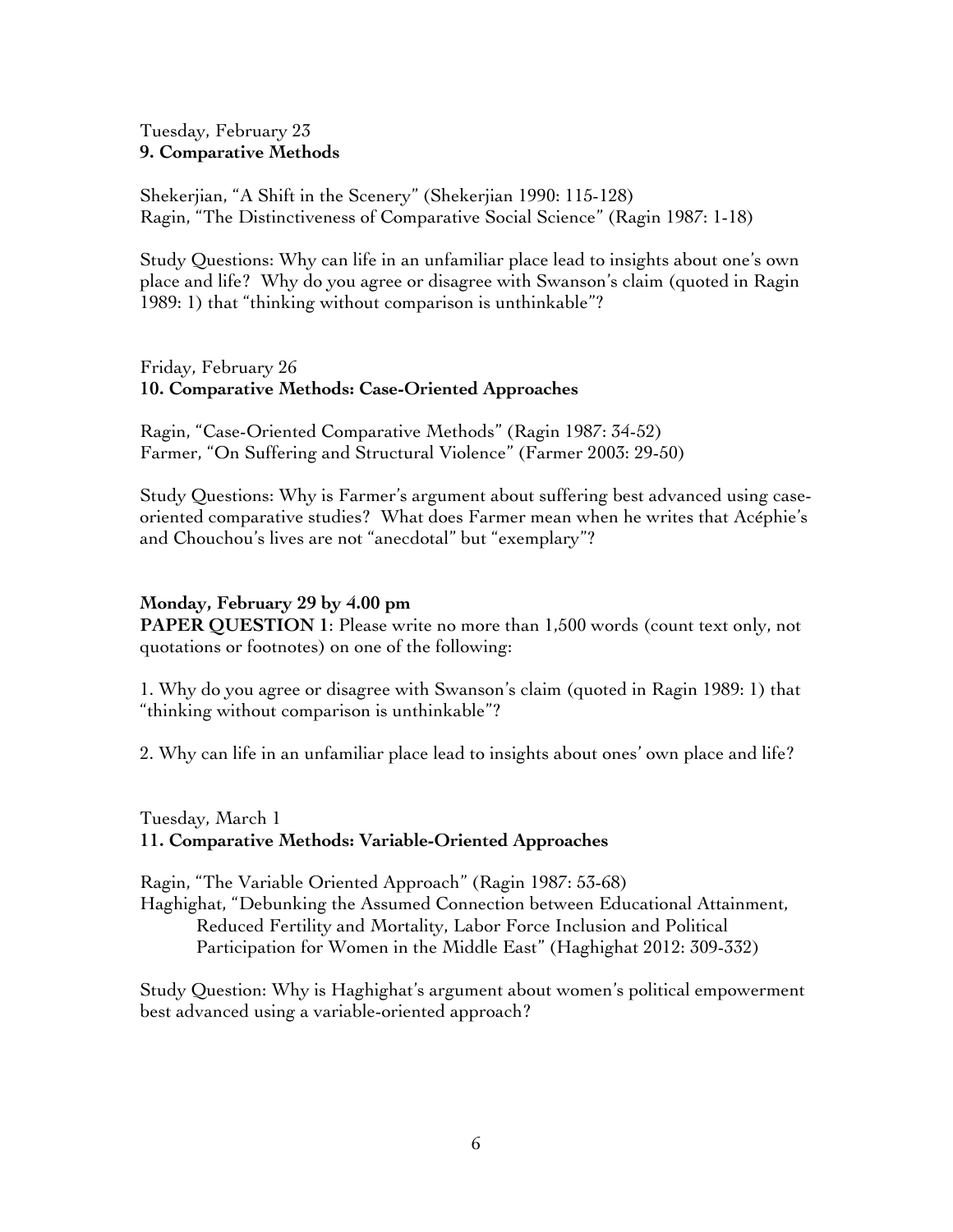# **3. Crafting Case Studies**

## Friday, March 4 **12. Chief Critic of Comparative Political Inquiry: Its Founder**

Mill, "Of the Four Methods of Experimental Inquiry," "General Considerations on the Social Science," "Of the Geometrical, or Abstract, Method," and "Of the Chemical, or Experimental, Method" (Mill 1843: 478-503 and 1061-1085)

Study Question: What is Mill's argument for the claim that the method of agreement and the method of difference are not adequate to social inquiry?

#### **Monday, March 7, by 4.00 pm**

**PAPER QUESTION 2:** Please write no more than 1,500 words (count text only, not quotations or footnotes) on the following:

How does a comparative political scientist respond to Mill's claim that the comparative method cannot be used in political inquiry because in politics variables outnumber cases and because if any two polities were similar in all respects except the one under study then they would be identical in that respect as well?

# Tuesday, March 8 **13. Using Comparative Methods to Select Countries of Study**

National Public Radio, "The Surreal Reasons Girls Are Disappearing In El Salvador" here (October 5, 2015)

http://data.worldbank.org/ http://www.quotaproject.org/aboutProject.cfm Also see resources on page 13 below.

# Friday, March 11 **14. Using Comparative Methods to Select Countries of Study**

http://data.worldbank.org/ http://www.quotaproject.org/aboutProject.cfm Also see resources on page 13 below.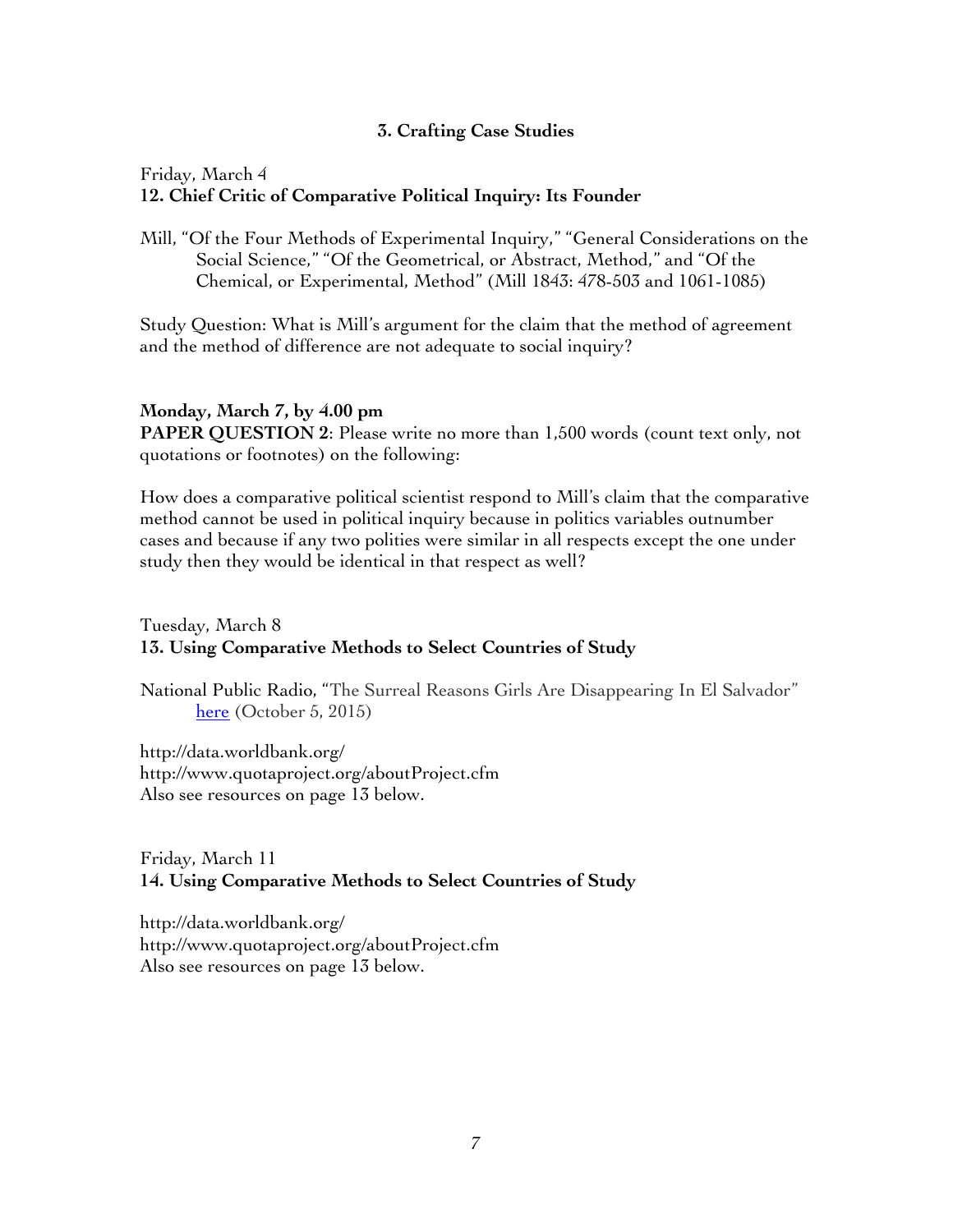#### **4. Governments, States, Regimes, and Nations**

Tuesday, March 15 **15. Governments, States, Regimes, and Nations**

Candland, "Thinking Like a Political Scientist" (Candland 2014: 1-5)

Study Questions: What are the logical implications of conflating governments and regimes? What are the ethical implications of conceiving of nations and states as actors?

Friday, March 18 **16. States and State-Making** 

Tilly, "How War Made States, and Vice Versa" (Tilly 1990: 67-95) Rodgers, Maguire, Bangay, and Davey, "The Rise of Islamic State" (BBC 2015: 3.36 min)

Study Questions: In what ways is the Islamic State of the Levant and Iraq, designated by the U.S. Department of State as a terrorist organization, already a modern state? In what ways has the Islamic State of the Levant and Iraq failed to meet the minimum requirements for a modern state?

Tuesday and Friday, March 22 and March 25 **No Classes – Spring Break** 

**Monday, March 28, by 4.00 pm** 

**PAPER QUESTION 3**: Please write no more than 1,500 words (count text only, not quotations or footnotes) on the following:

Why does political inquiry require a distinction between entities that have agency (such as governments) and those that do not have agency (such as states)?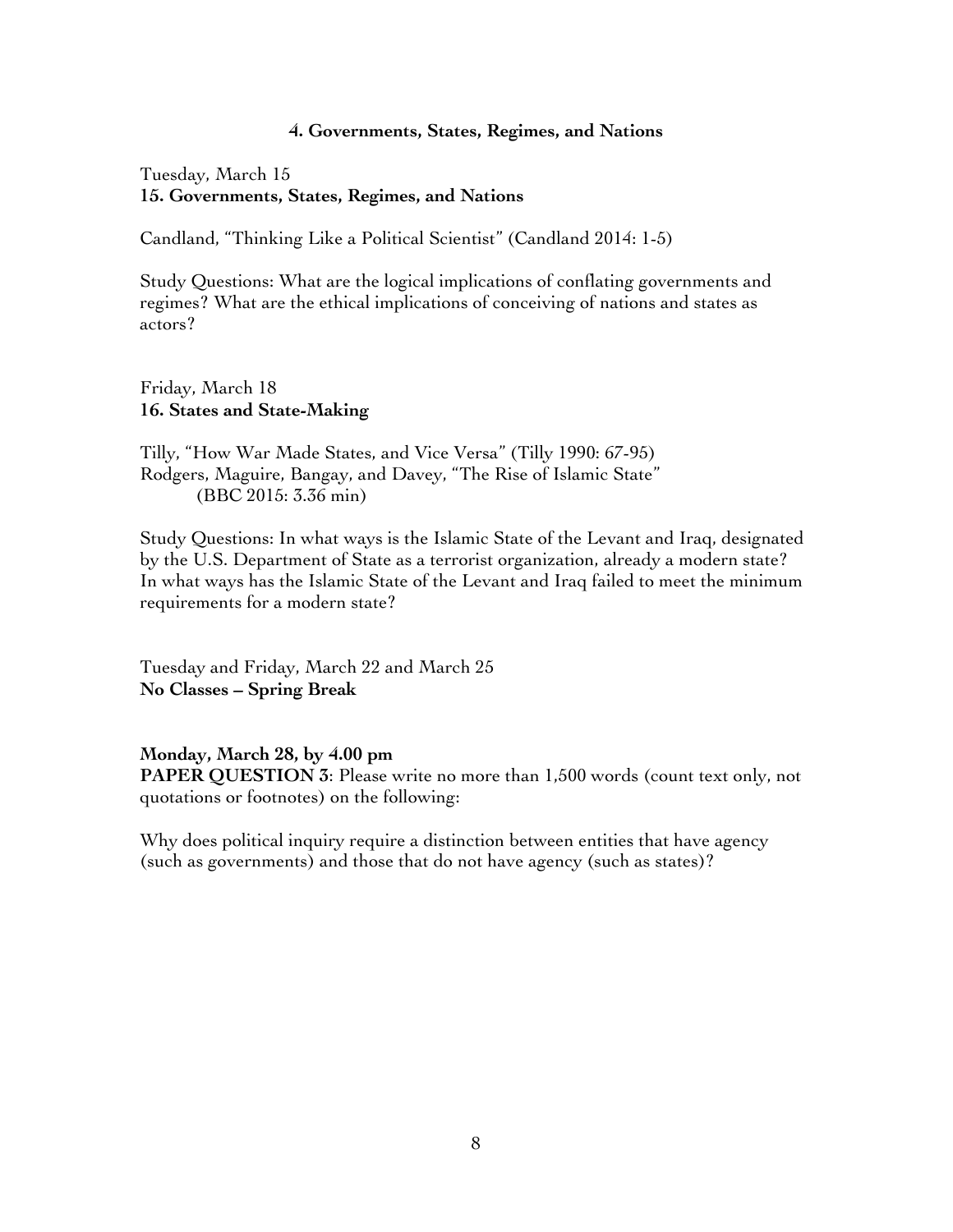# Tuesday, March 29 **17. Rentier States and Failing States**

Milliken and Krause, "State Failure, State Collapse, and State Reconstruction: Concepts, Lessons and Strategies" (Milliken and Krause 2002: 753-774) Cramer and Goodhand, "Try Again, Fail Again, Fail Better? War, the State, and the 'Post–Conflict' Challenge in Afghanistan" (Milliken and Krause 2002: 885-909)

Study Question: What essential feature of the modern state does Afghanistan lack?

#### Friday, April 1 **18. Nations and Nationalism**

- Smith, "The Nation: Invented, Imagined, Reconstructed?" (Smith 1991: 353-368)
- Gellner, "Nationalism and Modernization" (in Hutchinson and Smith 1994 (1964): 55- 62, 330-331)
- Nairn, "The Maladies of Development" (in Hutchinson and Smith 1994 (1977): 70-76)
- Hobsbawm, "Invention of Tradition" (in Hutchinson and Smith 1994 (1983): 76-83, 331-332)
- Brass, "Elite Competition and Nation Formation" (in Hutchinson and Smith 1994 (1979): 82-89, 332-334)
- Anderson, "The Origins of National Consciousness" (in Hutchinson and Smith 1994 (1983): 89-96, 334-335)
- Wolf, "Ethnic Segmentation" (Wolf 1982: 379-381)

Study Question: What, in your opinion, creates the sentiment that people belong to a nation?

#### **Monday, April 4, by 4.00 pm**

**PAPER QUESTION 4:** Please write no more than 1,500 words (count text only, not quotations or footnotes) on the following:

What is the relationship between the monopoly of the use of force (or threaten to use force) and the legitimacy (or the legality) of government?

#### **Monday, April 4 by 4.00 pm**

**PAPER QUESTION 5:** Please write no more than 1,500 words (count text only, not quotations or footnotes) on one of the following:

1. Which is causally prior: a government, a nation, or a state?

2. What did Rabindranath Tagore mean when he wrote that "the Nation is the greatest evil for the Nation"? (Tagore 1919: 42)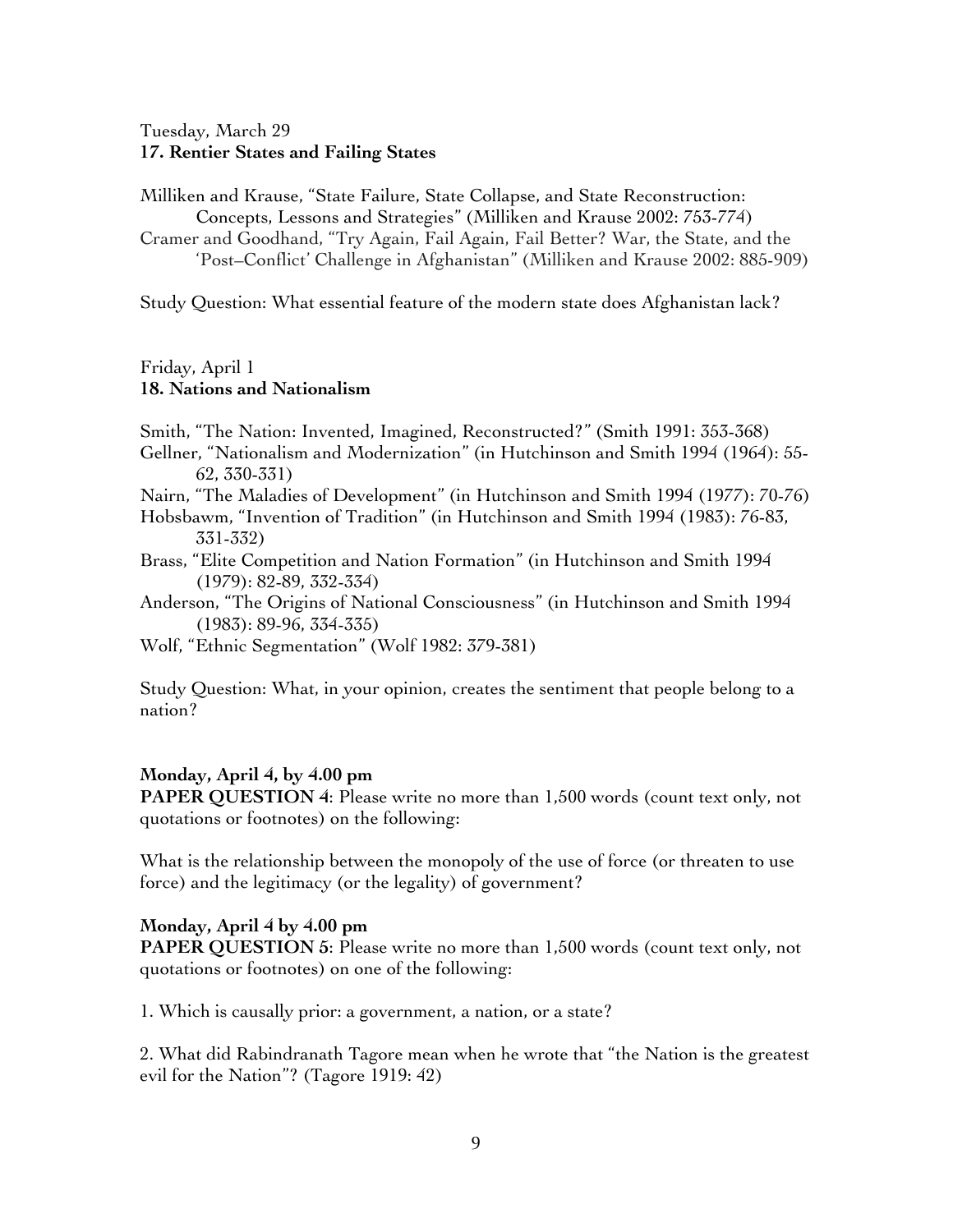# Tuesday, April 5 **19. Democratic Regimes and Undemocratic States**

Dahl, "Democratization and Public Opposition" and "Does Polyarchy Matter?" (Dahl 1972: 1-16 and 17-32) Roy, "Mr. Chidambaram's War" (Roy 2009: 1-35)

Study Questions: Can states be democratic? Why does procedural democracy often fail to create substantive democracy?

# Friday, April 8 **20. Governments: Presidential, Parliamentary, and Hybrid**

Cheibub, "Introduction" and "Conclusion" (2007: 1-25 and 165-174)

Study Question: Why, according to Cheibub, does the correlation between presidential systems and democratic breakdown not mean that presidential systems cause democratic breakdowns?

## **5. Women's Political Empowerment**

# Tuesday, April 12 **21. Quotas for Women**

Krook and O'Brien, "The Politics of Group Representation: Quotas for Women and Minorities Worldwide" (Krook and O'Brien 2010: 253-272) Nurjanah and Candland, "Women in Indonesia's Elected Governments and Political Parties" (Nurjanah and Candland 2015: 1-25)

Study Questions: Why do some parliaments have higher percentages of women than is mandated by quotas or reserved seats? What trends in the data, by region, political institution, and proportion of women in parliament, are visible in the tabulation of women in parliament by country? How do you evaluate Krook and O'Brien's argument that the salience of women's representation is relative to historic trends and transnational forces? Which mechanisms seem to be most effective in increasing the percentage of women elected to parliament?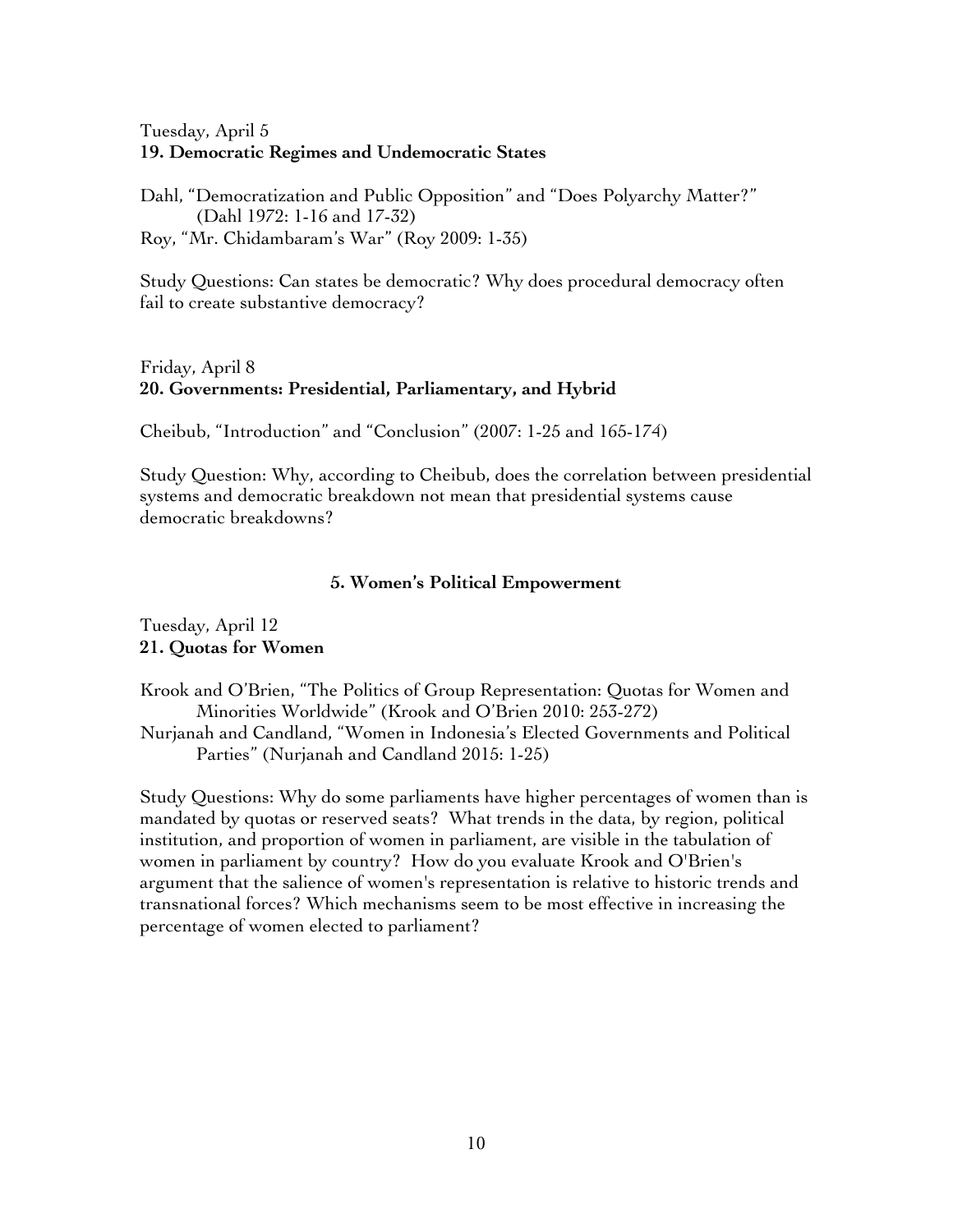# Friday, April 15 **22. Women's Empowerment through Armed Struggle**

Menchú, "I, Rigoberta Menchú" (Menchú 1983)

Study Question: What drove Rigoberta Menchú to the conclusion that women's empowerment requires armed struggle?

Tuesday, April 19 **No Class – Monday Schedule**

# Friday, April 22 **23. Conversation with Chairwoman of the Constituent Assembly of the Federal Democratic Republic of Nepal**

# **Ms. Hasila Yami**

Assignment: Prepare and post to the Sakai course conference two well-informed questions for Comrade Parvati.

(nb. Parvati was the *nom de guerre* of Member of Parliament Hasila Yami from when she went underground to fight with the Community Party of Nepal (Maoists) against the Royal Army of the Kingdom of Nepal in 1996 until she joined the peace negotiations in 2003 . She prefers to be addressed as Comrade Parvati.)

Consult: World Economic Forum, "Gender Quotas Database" at www.idea.int/datatools/data/gender-quotas?country=101

## **Monday, April 25 by 4.00 pm**

**PAPER QUESTION 6**: Please write no more than 1,200 words (count text only, not quotations or footnotes) on the following or on a question of your own (to be approved by me).

How should women's political empowerment be defined, measured, and achieved, and why?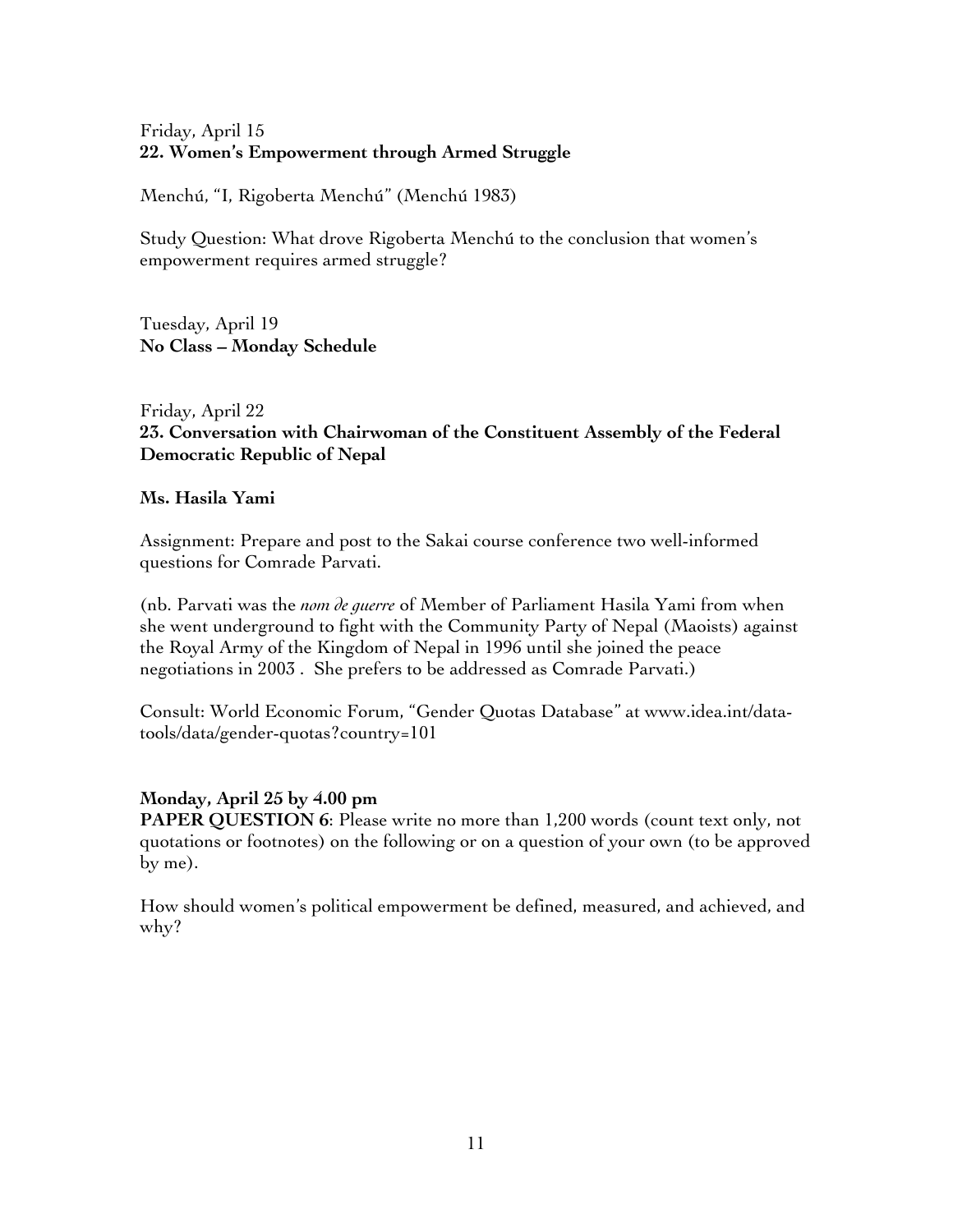# Tuesday, April 26 **24. Conversation with Member of Parliament of the Republic of Indonesia**

# **Ms. Nihayatul Wafiroh**

Assignment: Prepare and post to the Sakai course conference two well-informed questions for Minister of Parliament Bu Ninik.

(nb. "Bu," meaning Mother, is the honorific term of address in Indonesia for women who are older or of higher status than the speaker. Ninik is Member of Parliament Nihayatul Wafiroh's familiar name. She prefers to be addressed as Bu Ninik. The 'k' is glottal stop and is not pronounced.)

Consult: World Economic Forum, "Gender Quotas Database" at www.idea.int/datatools/data/gender-quotas?country=101

Friday, April 29 **25. Conversation with Senator Haifa Hajjar Najjar of the Hashemite Kingdom of Jordan** 

**Ms. Haifa Hajjar Najjar** 

Assignment: Prepare and post to the Sakai course conference two well-informed questions for Senator Najjar.

Consult: World Economic Forum, "Gender Quotas Database" at www.idea.int/datatools/data/gender-quotas?country=101

Tuesday, May 3 **25. Reflections on Conversations with Course Visitors**

Friday, May 6 (over dinner 6 pm – 8.30 pm) **26. Review Session for Final Examination**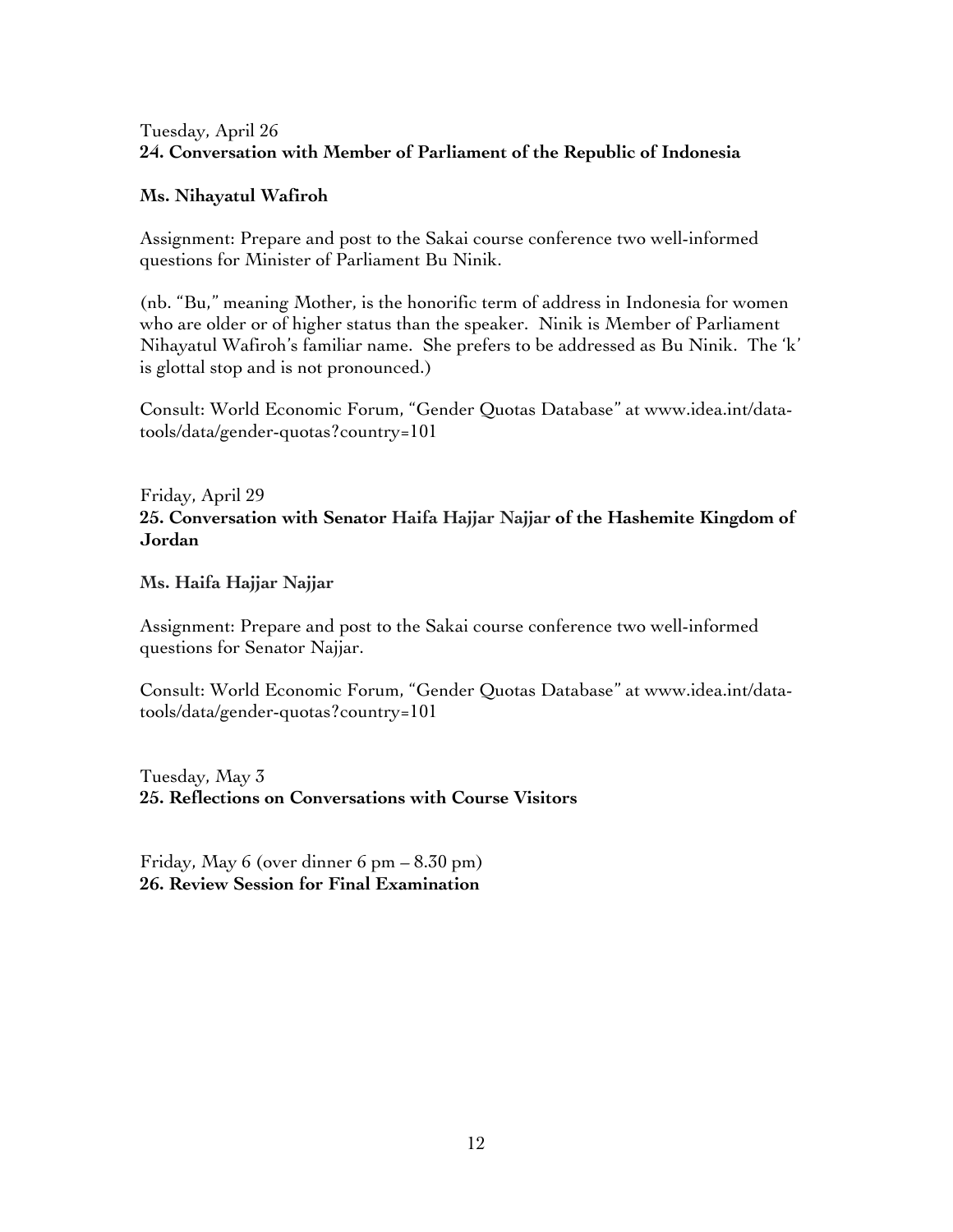# **Suggestive Comparative Cases for Study of Women's Political Empowerment**

## **Cuban and Nicaraguan Parliamentarians**

BBC, "Cuba: overview, facts, leadership, media and timeline" (available here) BBC, "Guatemala: overview, facts, leadership, media and timeline" (available here) BBC, "Nicaragua: overview, facts, leadership, media and timeline" (available here)

#### **Icelandic and Norwegian Parliamentarians**

Mjoset, "Iceland" (2001) BBC, "Iceland: overview, facts, leadership, media and timeline" (available here) Amand-Eeckout, "Women in Politics: Iceland" (Amand-Eeckout 2013) Mjoset, "Norway" (Mjoset 2013) BBC, "Norway: overview, facts, leadership, media and timeline" (available here) Bocholier, "Women in Politics: Norway" (Bocholier 2013)

## **Burundian and Rwandan Parliamentarians**

BBC "Burundi : overview facts, leadership, media and timeline" (available here) BBC "Rwanda: overview facts, leadership, media and timeline" (available here)

## **Bangladeshi and Pakistani Parliamentarians**

BBC, "Bangladesh: overview facts, leadership, media and timeline" (available here) BBC, "Pakistan overview facts, leadership, media and timeline" (available here)

## **Indonesian and Malaysian Parliamentarians**

BBC, "Indonesia: overview, facts, leadership, media and timeline" (available here) BBC, "Malaysia: overview, facts, leadership, media and timeline" (available here)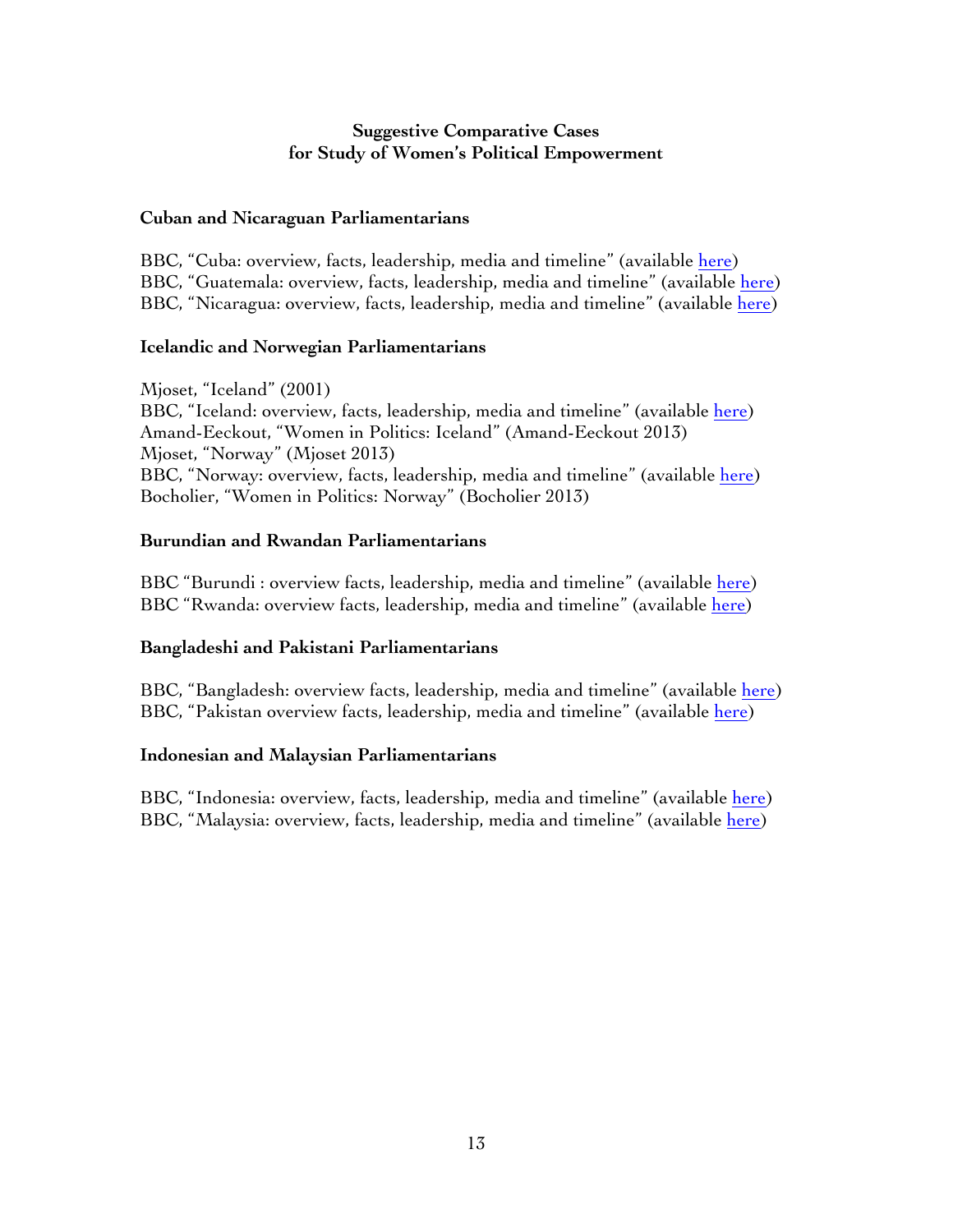#### **Bibliography**

Bharati, Susmita, Suparna Shome, Manoranjan Pal, Prabir Chaudhury, and Premananda Bharati, "Is Son Preference Pervasive in India?" *Journal of Gender Studies*, (September 2011) 20: 3, 291-298

Bovarnick, Silvie, "Universal Human Rights and Non-Western Normative Systems: A Comparative Analysis of Violence against Women in Mexico and Pakistan," *Review of International Studies*, (January 2007) 33: 1, 59-74

Brooker, Paul, *Non-Democratic Regimes: Theory, Government and Politics*, New York: Palgrave Macmillian, 2009

Candland, Christopher, "Thinking Like a Political Scientist," mimeograph, 2014

- Carter, Jimmy, *A Call to Action: Women, Religion, Violence, and Power*, New York: Simon and Shuster, 2014
- Cheibub, José Antonio, *Presidentialism, Parliamentarism, and Democracy*, New York: Cambridge University Press, 2007
- Chilcote, Ronald, *Theories of Comparative Politics" The Search for a Paradigm Reconsidered*, Boulder: Westview, 2nd edition, 1994
- Cramer, Christopher, and Jonathan Goodhand, "Try Again, Fail Again, Fail Better? War, the State, and the 'Post–Conflict' Challenge in Afghanistan," *Development and Change,* (November 2002) 33: 5, 885-909
- Critchlow, Donald, and Cynthia Stachecki, "The Equal Rights Amendment Reconsidered: Politics, Policy, and Social Mobilization in a Democracy," *Journal of Political History*, (January 2008), 20: 1, 157-176
- Dahl, Robert, *A Preface to Democratic Theory*, Chicago: The University of Chicago Press 1956
- Dahl, Robert, *Polyarchy: Participation and Opposition*, New Haven: Yale University Press, 1972
- Dreze, Jean, and Amartya Sen, *India: Development and Participation*, New Delhi: Oxford University Press, 1999
- Gaventa, John, *Power and Powerlessness: Quiescence and Rebellion in an Appalachian Valley*, Urbana: University of Illinois Press, 1980
- Haghighat, "Debunking the Assumed Connection between Educational Attainment, Reduced Fertility and Mortality, Labor Force Inclusion and Political Participation for Women in the Middle East," *Middle East Critique,* 21: 3, (Fall 2012) 309–332
- Hutchinson, John, and Anthony Smith, eds., *Nationalism*, Oxford: Oxford University Press, 1994
- Inter-Parliamentary Union, "Women in National Parliaments" (available here)
- King, Charles, "The Decline of International Studies: Why Flying Blind is Dangerous," *Foreign Affairs*, 94:4, (July/August 2015), 88-98
- Krook, Mona Lena, and Diana O'Brien, "The Politics of Group Representation: Quotas for Women and Minorities Worldwide," *Comparative Politics*, (April 2010), 253-272
- Levitisky, Steven, and Lucan Way, *Competitive Authoritarianism: Hybrid Regimes After the Cold War*, New York: Cambridge University Press, 2010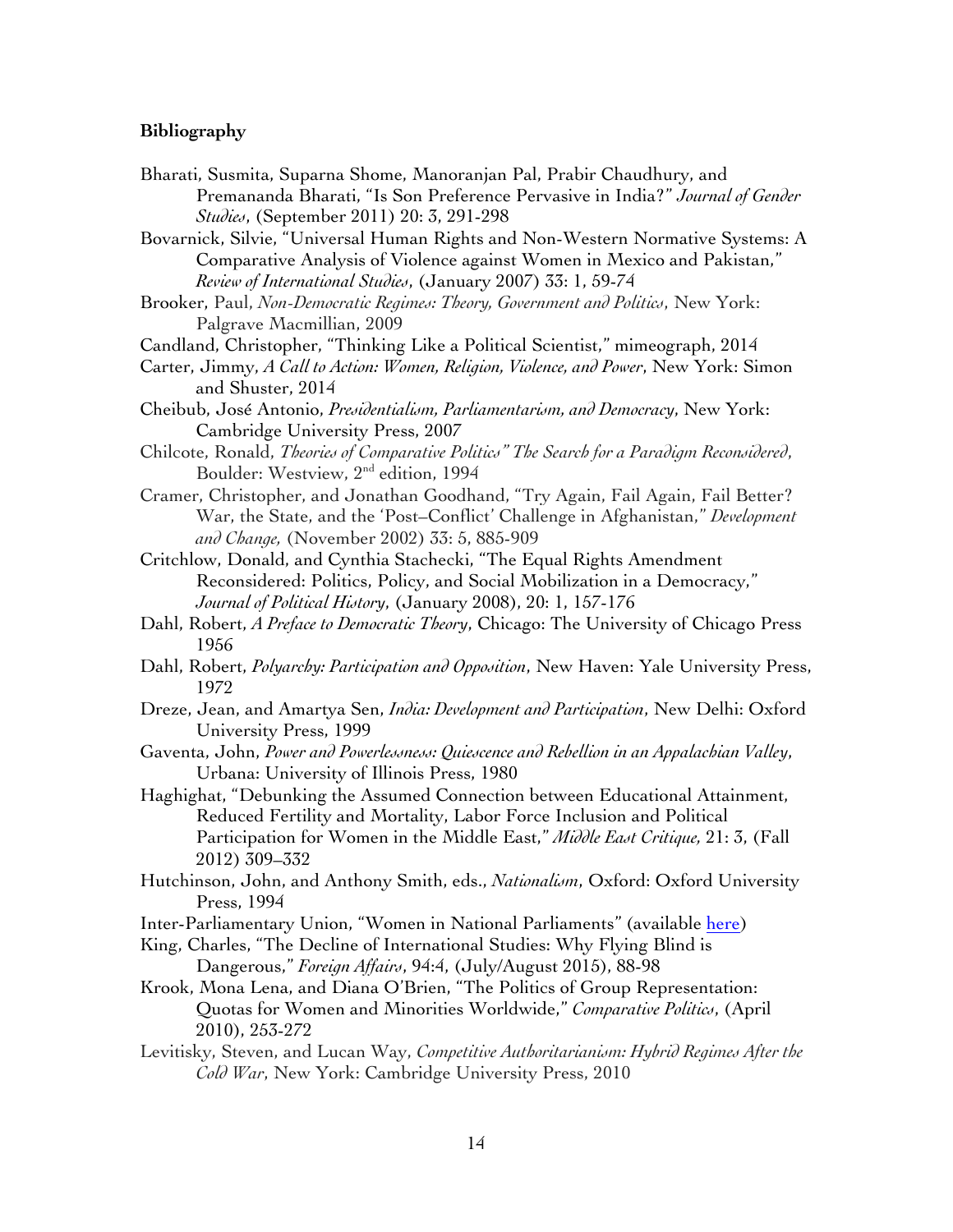- Maddison, Angus, *Class Structure and Economic Growth: India and Pakistan Since the Moghuls*, New York: Norton and Company, 1971
- Menchú, Rigoberta, *I, Rigoberta Menchú: An Indian Woman in Guatemala*, ed., Elisabeth Burgos-Debray, trans., Ann Wright, London: Verso, (1983), 1984
- Mill, John Stuart, *A System of Logic, Ratiocinative and Inductive Logic*, London: Longmans, Green and Company, (1843) 1961
- Milliken, Jennifer, and Keith Krause, "State Failure, State Collapse, and State Reconstruction: Concepts, Lessons and Strategies," *Development and Change*, 33: 5 (November, 2002), 753-774
- Nussbaum, Martha, *Cultivating Humanity: A Classical Defense of Reform in Liberal Education*, Cambridge: Harvard University Press, 1997
- Paige, Jeffery, and Karen Paige, *The Politics of Reproductive Ritual*, Berkeley: University of California Press, 1981
- Ragin, Charles, *The Comparative Method: Moving Beyond the Qualitative and Quantitative Strategies*, Berkeley: University of California 1987
- Rodgers, Lucy, Emily Maguire, Richard Bangay and Nick Davey, "The Rise of Islamic State," British Broadcasting Corporation (BBC), August 11, 2014, at http://www.bbc.com/news/world-middle-east-28116033
- Sen, Amartya, "Missing Women: Social Inequality Outweighs Women's Survival Advantage In Asia And North Africa," *British Medical Journal,* 304, (1992) 587- 588
- Sen, Amartya, "Missing Women Revisited: Reduction in Female Mortality has been Counterbalanced by Sex Selective Abortions" *British Medical Journal*, (2003: 1297-1298)
- Shekerjian, Denise, *Uncommon Genius: How Great Ideas are Born*, New York: Viking, 1990
- Solotaroff, Jennifer, and Rohini Prabha Pande, *Violence Against Women and Girls: Lessons from South Asia*, Washington D.C.: World Bank, 2014 (available here)

Svolik, Milan W., *The Politics of Authoritarian Rule* (2012)

- Tilly, Charles, "War Making and State Making as Organized Crime," in Peter Evans et al, eds., *Bringing the State Back In*, Cambridge: Cambridge University Press, 1985, 169-91
- UN Women, "Women in Parliament 2015" (available here)
- World Economic Forum, *The Global Gender Gap Report 2014*, Geneva: World Economic Forum, 2014 (available here)
- Yami, Hasila, *People's War and Women's Liberation in Nepal*, Kathmandu: Janadhwani Publications, 20007.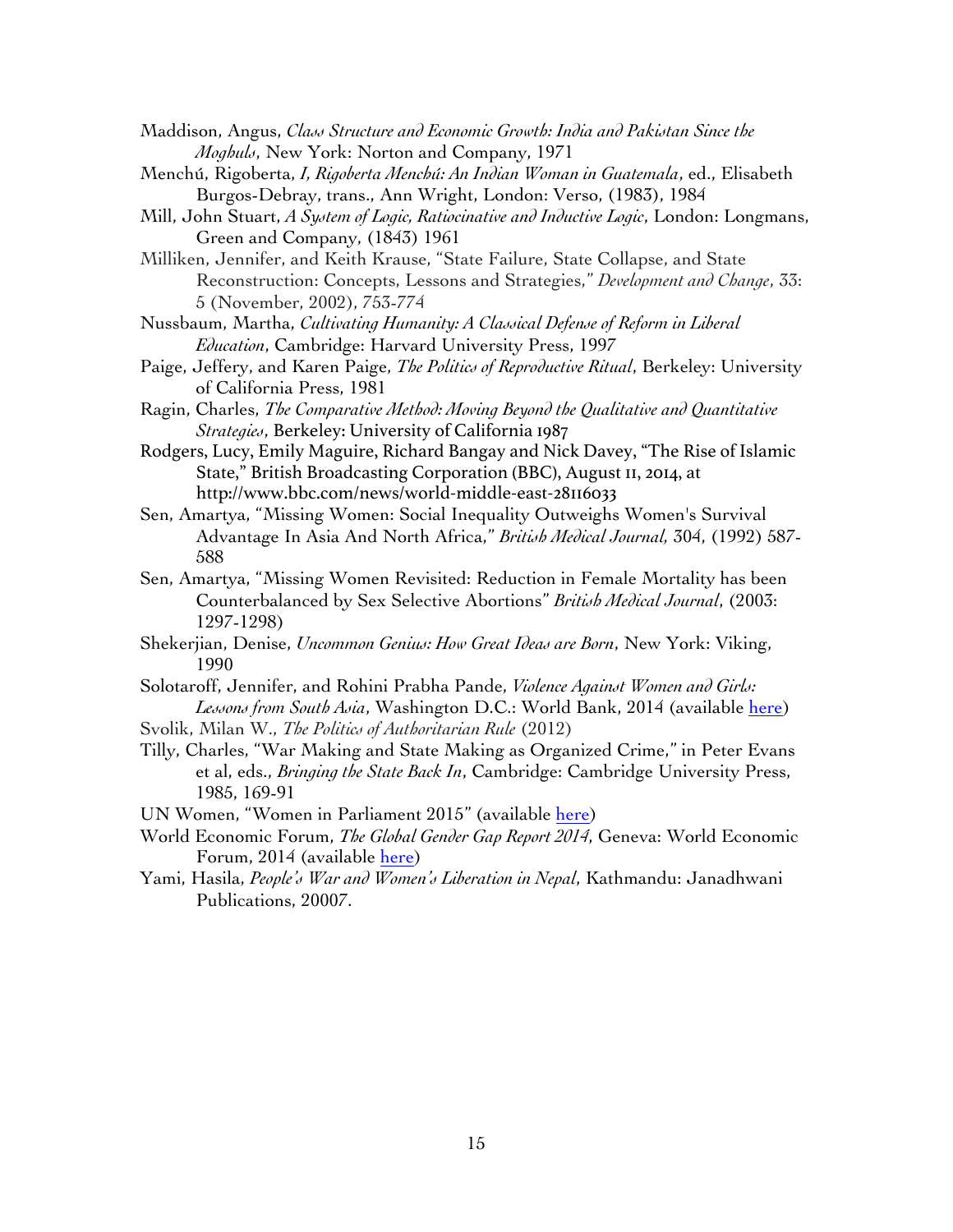#### **Writing Suggestions for Your Papers**

Focus. A narrower argument is almost always more defensible and more interesting than a general argument. Be succinct. It's not merely a virtue; it's a requirement. The text of your final paper – not including footnotes and bibliography – must be fewer than 1,500 words. Accordingly, it is good to write long rough drafts and then to eliminate nonessential material. Papers may be shorter than the word limit. Many excellent papers are. At the end of the paper, give a word count (e.g., 1,302 words).

In your introduction, state your question, your approach, and your argument. Throughout the paper, use topic sentences. The contribution of each paragraph should be clear from its first sentence. Avoid lists, familiar metaphors, and contractions. Give phrases and the acronym for these phrases in parentheses (e.g., non-governmental organizations (NGOs)) before using an acronym alone. Capitalize acronyms. But do not capitalize common nouns.

Avoid first person claims. A sentence such as "I believe that comparative politics cannot be gender neutral" leads the reader to divide her attention between the authority of the writer and the truth of the claim being advanced. ("Hmm...? That's an interesting claim. But I wonder how she came to believes that.") Stating a claim directly usually gives it more credibility. (e.g., "Analysis of empowerment requires attention to gender.")

Distinguish between countries, states, political regimes, governments, and nations and be clear about the concept to which you refer. (See details below.) Do not use country names as substitutes for states, political regimes, governments, or nations. The claim that "India has used preferential policies to combat caste discrimination" may refer to the administrative apparatus (i.e., the state), to the particular system of recruitment into that apparatus (i.e., the regime), or to a government (i.e., the people who manage the state). Do not conflate nations and states. A nation is the idea a people are united by a collective identity, such as citizenship, culture, ethnicity, history, language, religion, territory, or some mixture of these. A state is an inanimate apparatus. A "nation-state," wherein the borders of national identity and the authority of the state coincide perfectly, is a compelling notion and often used to legitimate government, but is very rare, arguably non-existent (except perhaps at the Vatican). Keep in mind that states, countries, and regimes, being inanimate, are not actors. Thus, the notion of a non-state actor is an unnecessary redundancy. All actors, including governments, are non-state.

Use one of the citation formats described below.

Double-space; do not use one and one half-space formatting. Paginate. Check your grammar; edit thoroughly; proof read carefully.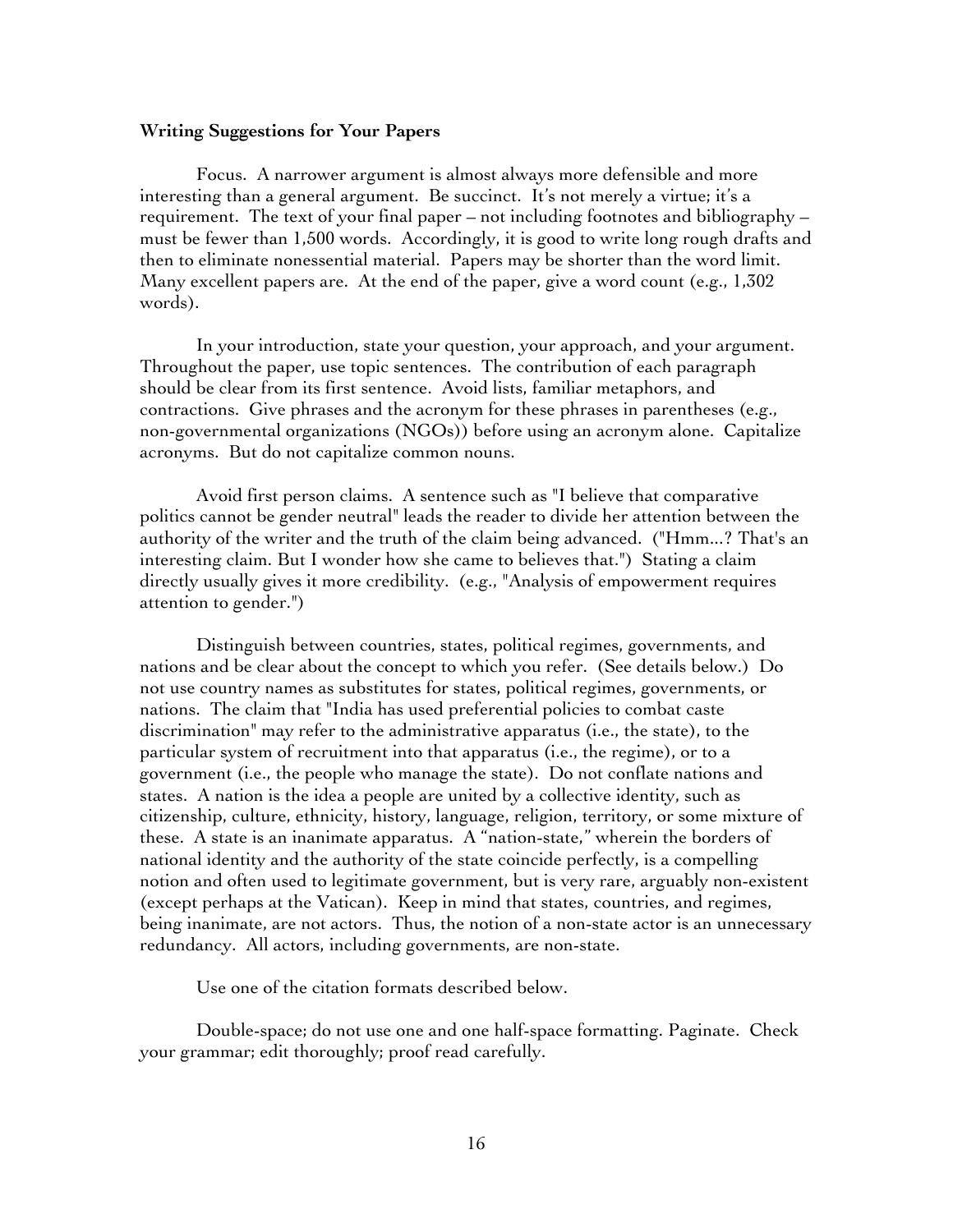#### **Citation and Bibliography Formats**

Use one of the following citation formats in your papers. At the conclusion of a sentence that reflects or reports someone else's opinion or information, use either an in-text citation or a footnote.

(1) An in-text citation gives the author's last name, year of publication, and page, in parentheses. (Last Name of Author(s) year: page). Then, in an attached bibliography, each source is given like this:

Last Name, First name, year, *Title of Book*, Place of Publication: Publisher Last Name, First name, year, "chapter title," in *Title of Edited Book*, First and Last Name of Editor, ed., Place of Publication: Publisher

Last Name, First name, year, "article title," *Title of Periodical*, (Volume: Number)

#### For example:

Pakistan has one of the world's largest gaps between female and male economic and educational attainment. (Hausman, Tyson, and Zahidi 2009: 9)

Then, in your bibliography, give the full citation, like this:

Hausman, Richard, Laura Tyson, and Saadia Zahidi, 2009. *The Global Gender Gap Report 2009*, Geneva: World Economic Forum

Following the in-text citation format, chapters in books or articles in periodicals should be listed in your bibliography like so:

Chaudhry, Hafeezur Rehman, 1990. "The Shrine and Lunger of Golra Sharif," in *Pakistan: The Social Sciences' Perspective*, Akbar S. Ahmed, ed., Karachi: Oxford University Press, 190-206

Kamali, Masoud, 2001. "Civil Society and Islam: A Sociological Perspective," *European Journal of Sociology*, 42: 3, 457-482

(2) A footnote refers your reader to a complete citation at the bottom of the page. The footnote format is:

First name Last Name, *Title of Book*, Place of Publication: Publisher, Year, Page(s).

- First name Last Name, "article title," *Title of Journal*, (Volume: Number), Month Year, Page(s).
- First name Last Name, "chapter title," in *Title of Edited Book*, First and Last Name of Editor, ed., Place of Publication: Publisher, Year, Page(s).

For example: